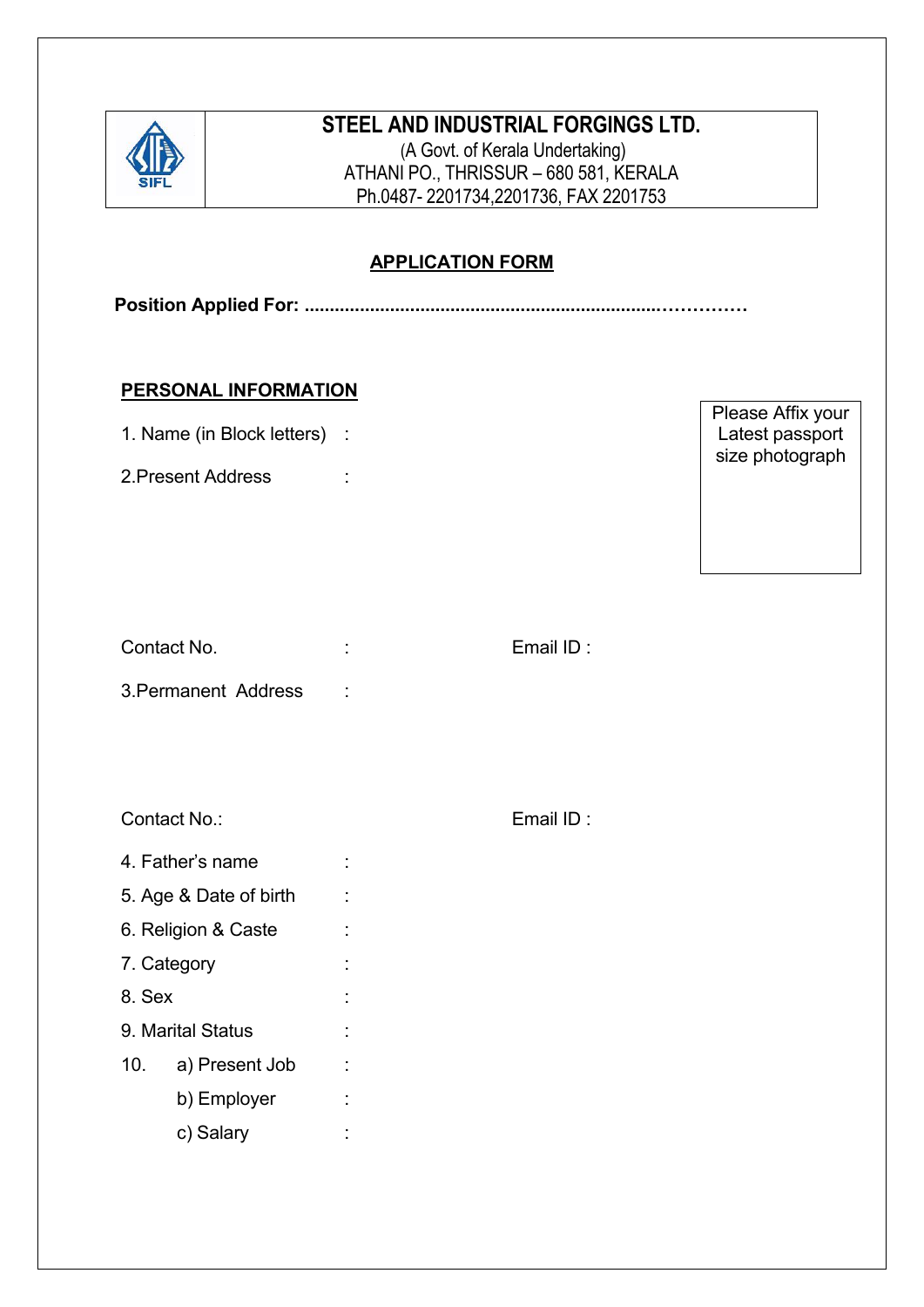- 11. Professional affiliations if any :
- 12. Languages known :
- 13. Identification Marks :
	- 1.
	- 2.

### **14.Academic Qualifications, commencing from Matriculation (Copies of Certificates and Marklists to be attached)**

| <u>SI.</u><br><u>No.</u> | <b>Exam/Degree</b> | <b>Institution</b> | <b>From</b> | <u>To</u> | Name of<br>Board/<br><b>University</b> | Month &<br>Year of<br><b>Passing</b> | $\frac{\frac{96}{\text{of}}}{\text{Ma}}$ | Class/<br><b>Divisi</b><br>$\underline{\mathsf{on}}$ |
|--------------------------|--------------------|--------------------|-------------|-----------|----------------------------------------|--------------------------------------|------------------------------------------|------------------------------------------------------|
|                          |                    |                    |             |           |                                        |                                      |                                          |                                                      |
|                          |                    |                    |             |           |                                        |                                      |                                          |                                                      |
|                          |                    |                    |             |           |                                        |                                      |                                          |                                                      |
|                          |                    |                    |             |           |                                        |                                      |                                          |                                                      |
|                          |                    |                    |             |           |                                        |                                      |                                          |                                                      |
|                          |                    |                    |             |           |                                        |                                      |                                          |                                                      |
|                          |                    |                    |             |           |                                        |                                      |                                          |                                                      |

## **15.Experience/ Training (in chronological order) :**

| <u>SI.</u><br><u>No.</u> | Designation<br>and Nature of<br><b>Duties</b> | <b>Name of Employer</b> | <b>From</b> | <u>To</u> | <b>Salary</b><br>drawn | <b>Experien</b><br>ce in<br>years | <b>Reason for</b><br>leaving |
|--------------------------|-----------------------------------------------|-------------------------|-------------|-----------|------------------------|-----------------------------------|------------------------------|
|                          |                                               |                         |             |           |                        |                                   |                              |
|                          |                                               |                         |             |           |                        |                                   |                              |
|                          |                                               |                         |             |           |                        |                                   |                              |
|                          |                                               |                         |             |           |                        |                                   |                              |
|                          |                                               |                         |             |           |                        |                                   |                              |
|                          |                                               |                         |             |           |                        |                                   |                              |
|                          |                                               |                         |             |           |                        |                                   |                              |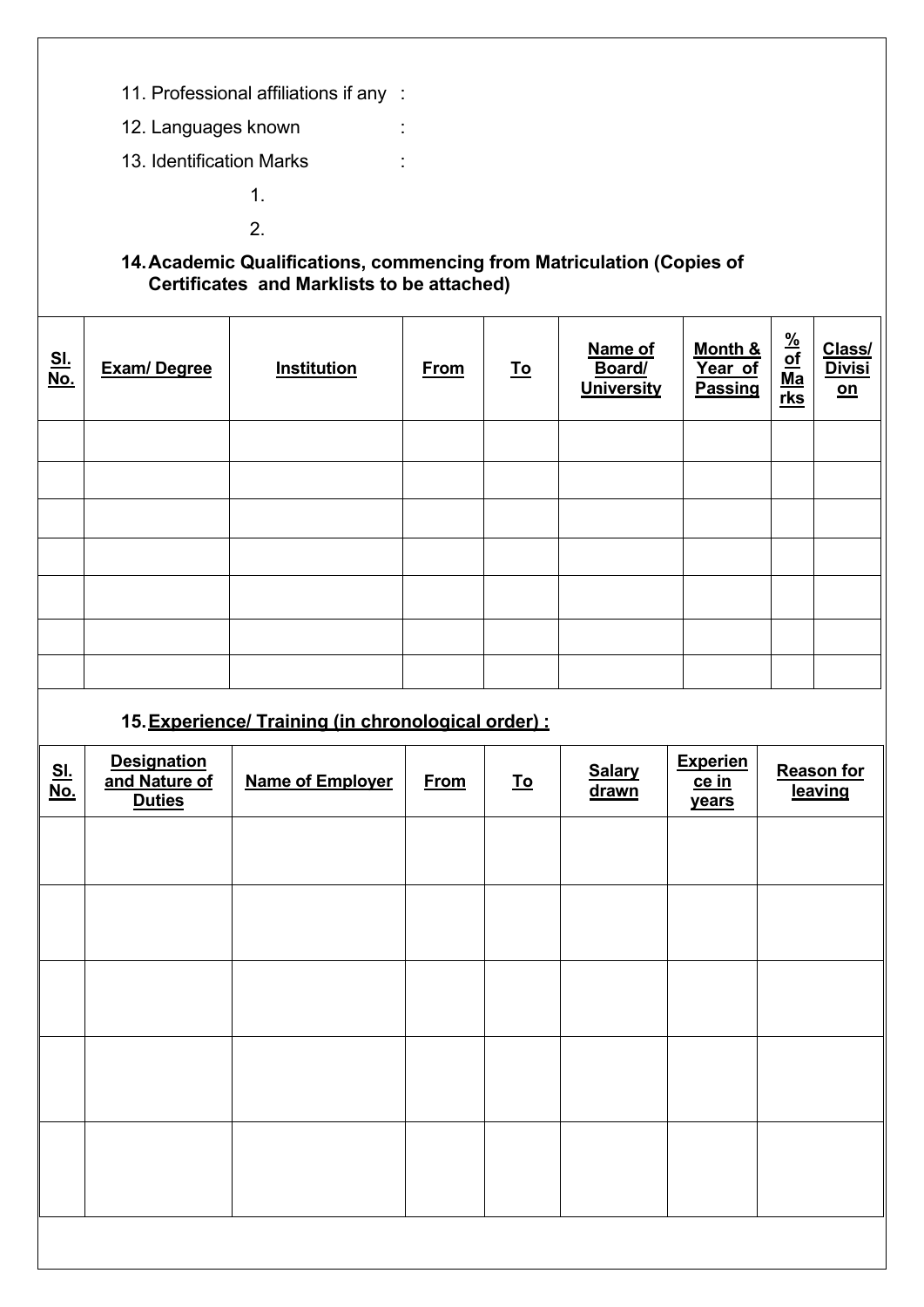**16 .** If selected, how soon will you able to join duty:

### **17. APPLICATION FEE:**

- 1. Demand Draft amount: Rs.500/ Rs.250/- (In favour of Steel and Industrial Forgings Ltd, Payable at Thrissur)
- 2. DD No. & Date :

#### **18. Persons (Not relatives) to whom references regarding the applicant's work and conduct can be made.**

1. Name:

Position:

Address:

Contact No: Email ID :

2. Name:

Position:

Address:

Contact No.: Email ID :

- **19.** List of Certificates/ testimonials attached :
- **20.** Answer other relevant information, the candidates wishes to furnish (attach separate sheet if needed)

# **DECLARATION**

I declare that the above furnished details are true and correct to the best of my knowledge and belief and in the event of furnishing of false information my candidature for employment will be disqualified.

Date: Name & Signature

Place: